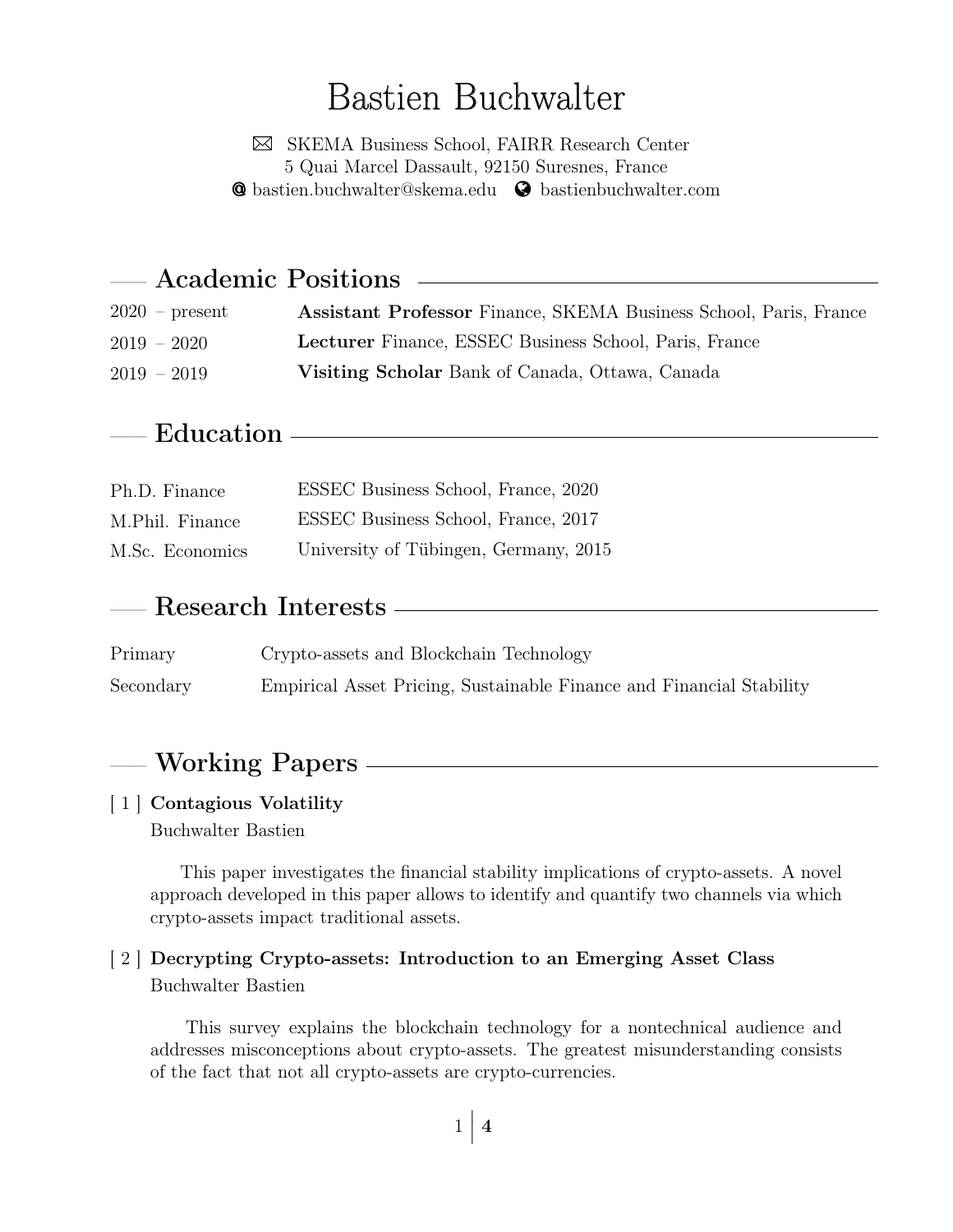#### <span id="page-1-0"></span>[ 3 ] Heterogeneity And Volatility Regimes of Crypto-assets

Buchwalter Bastien, Dias José, Ramos Sofia

This paper investigates the volatility clustering of crypto-assets. We highlight the different volatily regimes across the subcategories of crypto-assets.

#### <span id="page-1-1"></span>[ 4 ] Tail Risk, Core Risk and Expected Stock Returns

Breckenfelder Johannes, Buchwalter Bastien, Tédongap Roméo

We decompose the variance into four components: downside tail, downside core, upside core and upside tail. This approach yields better prediction than established predictors such as VIX, the price-dividend ratio, etc. We also rationalize our findings in a model with downside risk aversion.

#### [ 5 ] Risk Sharing in Blockchain Mining Pools

Buchwalter Bastien, Fazeli Nima

This paper formalizes a framework to explain why (and under which circumstances) individual miners decide to join a mining pool. The multiple agent setup endogenously determines pool size and pool fees based on the miners' risk aversion.

#### [ 6 ] Sectoral Impulse Response Functions

Buchwalter Bastien

This paper proposes and overarching theory, coined sectoral impulse responses functions, which not only includes orthogonalized and generalized impulse response functions as corner solution but also contains a wide a range of alternative specifications that allow to capture heterogeneous dynamics, both within and across market segments.

### Conferences -

[ presented paper in square brackets ]

2020 Internal Seminar, Boston University, Boston, USA [\[ 1 \]](#page-0-0) Seminar Series, NEOMA Business School, Paris, France [\[ 1 \]](#page-0-0)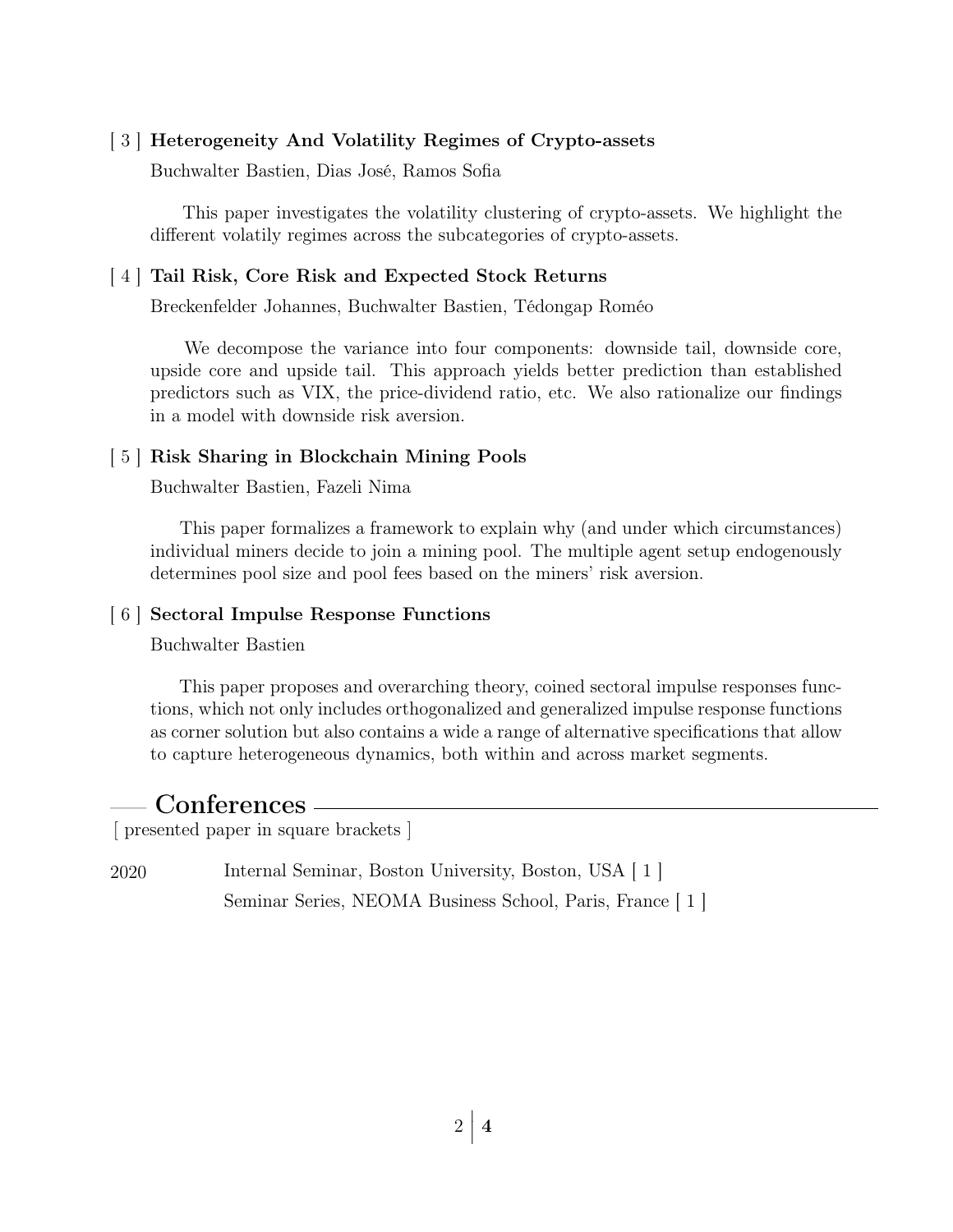| 2019 | Paris December Finance Meeting, Paris, France [1]                             |  |  |
|------|-------------------------------------------------------------------------------|--|--|
|      | ESSEC Finance Department Seminar, ESSEC Business School, Paris, France   1    |  |  |
|      | Seminar Series, Bank of Canada, Ottawa, Canada   1                            |  |  |
|      | CEMA Annual Meeting, Carnegie Mellon University, Pittsburgh, USA [3]          |  |  |
|      | Asset and Risk Management, Amundi, Paris, France: 1                           |  |  |
|      | Finance PhD Workshop, Université Paris-Dauphine, Paris, France: 2             |  |  |
|      | Fintech Adoption and Economic Behavior, EM Strasbourg, Strasbourg, France: 2. |  |  |
| 2018 | ESSEC Finance Department Seminar, ESSEC Business School, Paris, France   1    |  |  |
|      | Computational and Financial Econometrics, University of Pisa, Pisa, Italy: 4  |  |  |
|      | FinTech and Crypto-Finance, NEOMA Business School, Paris, France: [3]         |  |  |

### —— Academic Experience

Teaching Assistant Financial Markets, Master, ESSEC Business School, Fall 2017 Teaching Assistant Industrial Organization, Bachelor, University of Tübingen, Spring 2015 Research Assistant International Trade, University of Tübingen, Fall 2014 & Spring 2015 Teaching Assistant Microeconomic Theory, Bachelor, University of Tübingen, Fall 2014 Research Assistant Economic History, University of Tübingen, Spring 2014 Teaching Assistant Microeconomic Theory, Bachelor, University of Tübingen, Spring 2012

## - Scholarships and Grants -

| 2019 | <b>Travel Grant</b> by the American Finance Association<br><b>Ph.D. Scholarship</b> by AMUNDI Asset Management |
|------|----------------------------------------------------------------------------------------------------------------|
| 2018 | <b>Conference Participation</b> by University of Lancaster, Ph.D. Scholarship                                  |
| 2016 | <b>Summer School Scholarship</b> by Lake Como School of Advanced Studies                                       |
| 2015 | 4 Year Ph.D. Scholarship by ESSEC Business School                                                              |
| 2013 | <b>Exchange Student Scholarship</b> by University of Tübingen                                                  |
| 2012 | <b>Erasmus Scholarship</b> by the European Union                                                               |